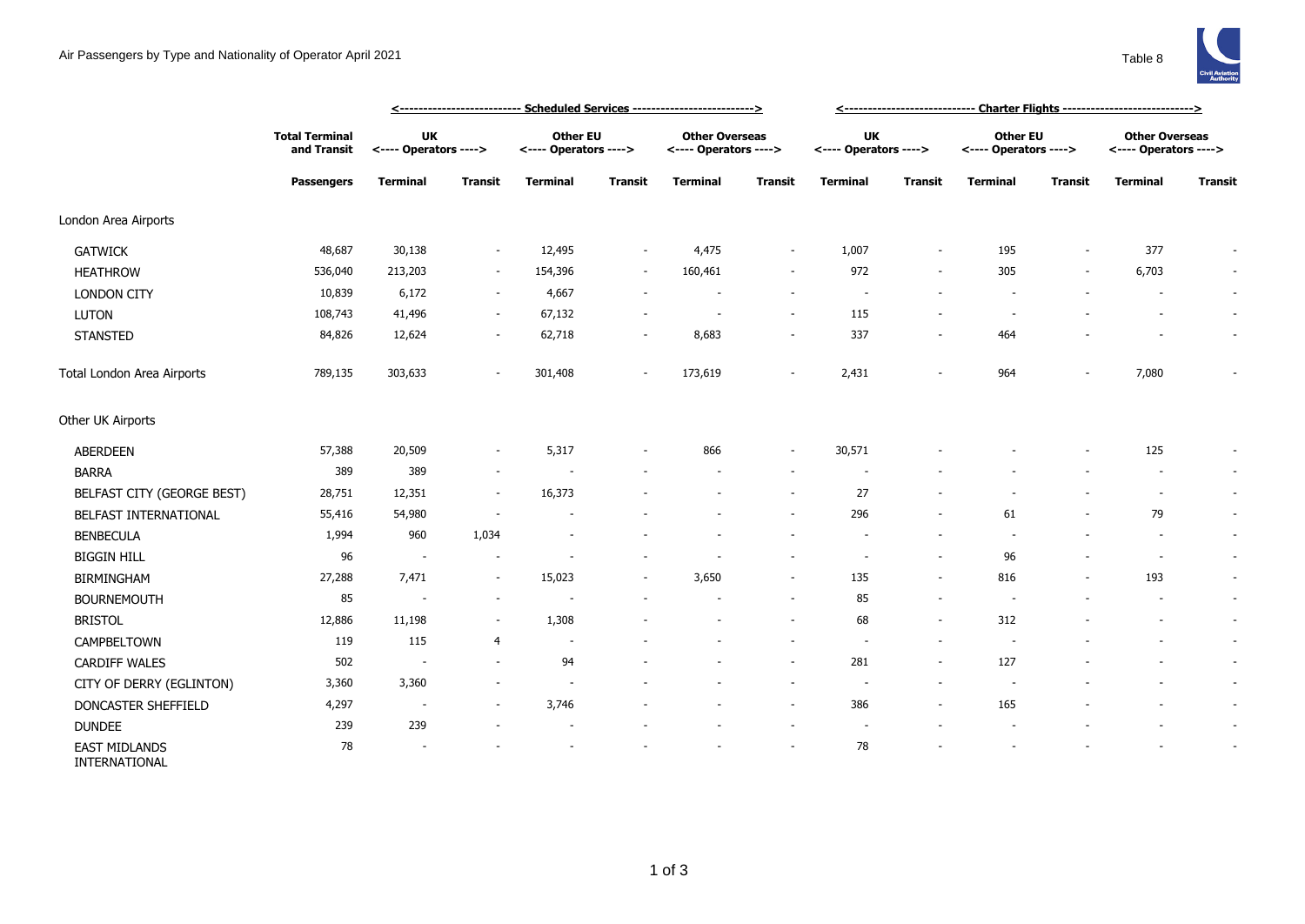

|                                          |                                                    |                                    |                          | <u> &lt;--------------------------- Scheduled Services --------------------------&gt;</u> | <u>&lt;------------------------------  Charter Flights ----------------------------&gt;</u> |                                                |                          |                                    |                          |                                          |                |                                                |                          |
|------------------------------------------|----------------------------------------------------|------------------------------------|--------------------------|-------------------------------------------------------------------------------------------|---------------------------------------------------------------------------------------------|------------------------------------------------|--------------------------|------------------------------------|--------------------------|------------------------------------------|----------------|------------------------------------------------|--------------------------|
|                                          | <b>Total Terminal</b><br>and Transit<br>Passengers | <b>UK</b><br><---- Operators ----> |                          | <b>Other EU</b><br><---- Operators ---->                                                  |                                                                                             | <b>Other Overseas</b><br><---- Operators ----> |                          | <b>UK</b><br><---- Operators ----> |                          | <b>Other EU</b><br><---- Operators ----> |                | <b>Other Overseas</b><br><---- Operators ----> |                          |
|                                          |                                                    | <b>Terminal</b>                    | <b>Transit</b>           | <b>Terminal</b>                                                                           | <b>Transit</b>                                                                              | <b>Terminal</b>                                | <b>Transit</b>           | <b>Terminal</b>                    | <b>Transit</b>           | <b>Terminal</b>                          | <b>Transit</b> | <b>Terminal</b>                                | <b>Transit</b>           |
| Other UK Airports                        |                                                    |                                    |                          |                                                                                           |                                                                                             |                                                |                          |                                    |                          |                                          |                |                                                |                          |
| <b>EDINBURGH</b>                         | 32,444                                             | 23,603                             | $\overline{\phantom{a}}$ | 7,708                                                                                     |                                                                                             | 915                                            |                          | 26                                 | $\overline{\phantom{a}}$ | 192                                      |                |                                                | $\sim$                   |
| <b>EXETER</b>                            | 1,617                                              | 497                                | $\sim$                   | 854                                                                                       |                                                                                             |                                                |                          | 94                                 | $\overline{\phantom{a}}$ | 172                                      |                |                                                | $\overline{\phantom{a}}$ |
| <b>GLASGOW</b>                           | 30,872                                             | 28,417                             | $\overline{\phantom{a}}$ | 2,134                                                                                     |                                                                                             |                                                | $\sim$                   | 75                                 | $\sim$                   | 246                                      |                |                                                | $\sim$                   |
| <b>HUMBERSIDE</b>                        | 1,514                                              | 454                                | $\sim$                   |                                                                                           |                                                                                             |                                                | $\overline{\phantom{a}}$ | 877                                | $\overline{\phantom{a}}$ | 170                                      | 13             |                                                | $\sim$                   |
| <b>INVERNESS</b>                         | 1,848                                              | 1,670                              | 178                      |                                                                                           |                                                                                             |                                                |                          |                                    |                          |                                          |                |                                                | $\sim$                   |
| <b>ISLAY</b>                             | 309                                                | 304                                | 5                        |                                                                                           |                                                                                             |                                                |                          |                                    |                          |                                          |                |                                                | $\sim$                   |
| ISLES OF SCILLY (ST.MARYS)               | 4,016                                              | 4,016                              |                          |                                                                                           |                                                                                             |                                                |                          |                                    |                          |                                          |                |                                                | $\sim$                   |
| <b>KIRKWALL</b>                          | 4,317                                              | 3,152                              | 1,097                    |                                                                                           |                                                                                             |                                                |                          | 68                                 |                          |                                          |                |                                                | $\sim$                   |
| LANDS END (ST JUST)                      | 3,181                                              | 3,181                              |                          |                                                                                           |                                                                                             |                                                |                          |                                    |                          |                                          |                |                                                | $\sim$                   |
| <b>LEEDS BRADFORD</b>                    | 1,205                                              | 32                                 | $\sim$                   | 1,173                                                                                     |                                                                                             |                                                |                          |                                    |                          |                                          |                |                                                | $\sim$                   |
| LERWICK (TINGWALL)                       | 141                                                | 141                                | $\sim$                   |                                                                                           |                                                                                             |                                                |                          |                                    |                          |                                          |                |                                                | $\sim$                   |
| LIVERPOOL (JOHN LENNON)                  | 11,230                                             | 6,780                              | $\sim$                   | 3,312                                                                                     |                                                                                             |                                                | $\sim$                   | 782                                |                          | 356                                      |                |                                                |                          |
| <b>MANCHESTER</b>                        | 80,822                                             | 18,730                             | $\sim$                   | 40,930                                                                                    | $\sim$                                                                                      | 18,346                                         | $\sim$                   | 518                                | $\overline{\phantom{a}}$ | 1,348                                    | ٠              | 950                                            | $\sim$                   |
| <b>NEWCASTLE</b>                         | 13,120                                             | 7,679                              | $\sim$                   | 5,038                                                                                     |                                                                                             |                                                |                          | 403                                |                          |                                          |                |                                                | $\sim$                   |
| NEWQUAY                                  | 32                                                 | 32                                 |                          |                                                                                           |                                                                                             |                                                | $\overline{\phantom{a}}$ |                                    |                          |                                          |                |                                                | $\sim$                   |
| <b>NORWICH</b>                           | 7,414                                              | 1,595                              |                          |                                                                                           |                                                                                             |                                                | $\sim$                   | 5,819                              |                          |                                          |                |                                                | $\sim$                   |
| OXFORD (KIDLINGTON)                      | 110                                                | 110                                |                          |                                                                                           |                                                                                             |                                                | $\sim$                   |                                    |                          |                                          |                |                                                | $\sim$                   |
| SOUTHAMPTON                              | 4,590                                              | 4,588                              |                          |                                                                                           |                                                                                             |                                                | $\sim$                   | $\overline{2}$                     |                          |                                          |                |                                                | $\sim$                   |
| <b>STORNOWAY</b>                         | 2,184                                              | 2,069                              | 115                      |                                                                                           |                                                                                             |                                                |                          |                                    |                          |                                          |                |                                                | $\sim$                   |
| <b>SUMBURGH</b>                          | 11,453                                             | 2,764                              | 80                       |                                                                                           |                                                                                             |                                                | $\sim$                   | 8,609                              |                          |                                          |                |                                                | $\sim$                   |
| TEESSIDE INTERNATIONAL<br><b>AIRPORT</b> | 2,346                                              | 1,703                              | 459                      |                                                                                           |                                                                                             |                                                | $\sim$                   | 184                                |                          |                                          |                |                                                | $\sim$                   |
| <b>TIREE</b>                             | 251                                                | 244                                | $\overline{7}$           |                                                                                           |                                                                                             |                                                |                          |                                    |                          |                                          |                |                                                |                          |